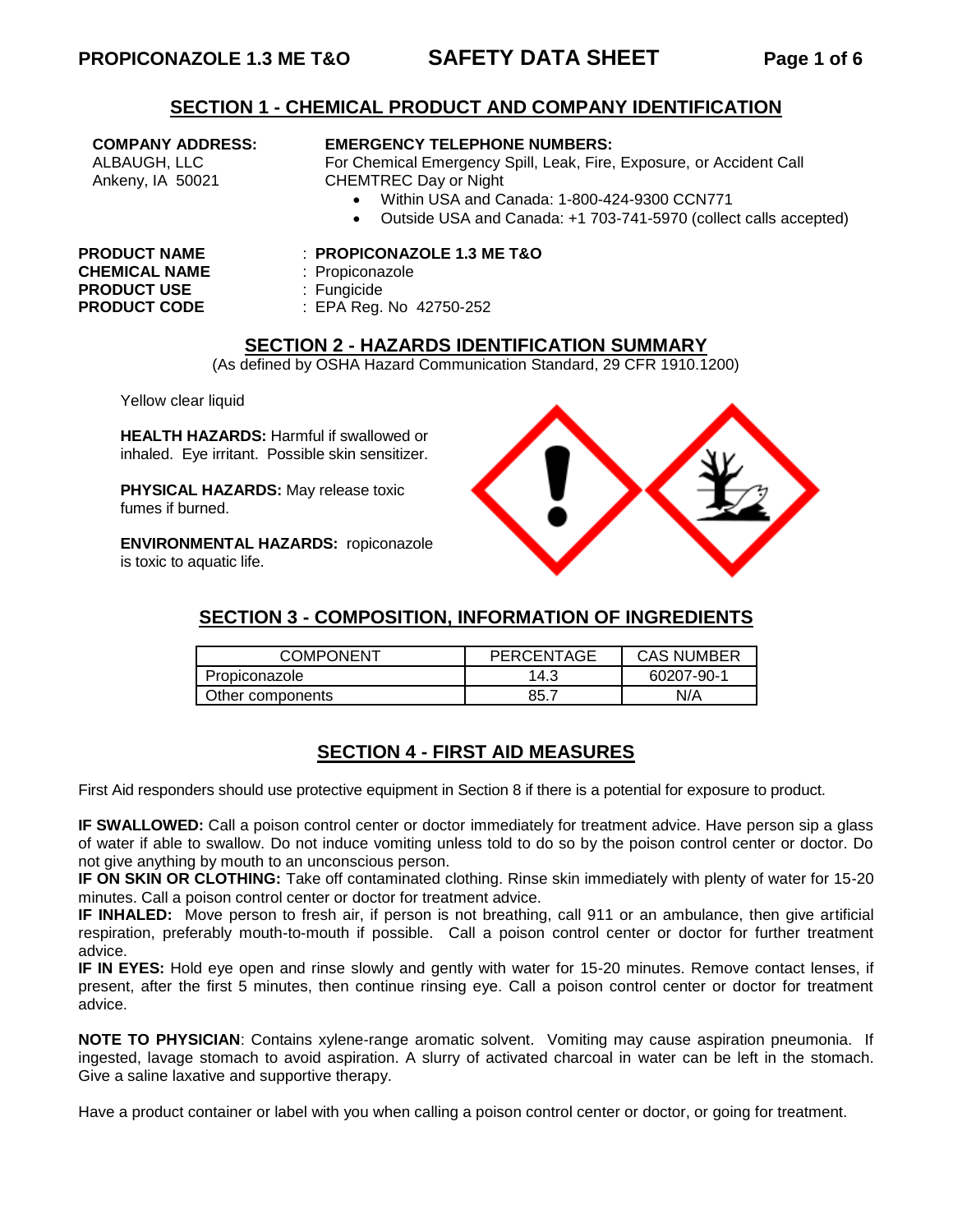# **SECTION 5 - FIRE FIGHTING MEASURES**

| National Fire Protection Rating (NFPA) |                                                  |  |  |  |  |
|----------------------------------------|--------------------------------------------------|--|--|--|--|
| I HEALTH                               |                                                  |  |  |  |  |
| <b>FLAMMABILITY</b>                    |                                                  |  |  |  |  |
| <b>REACTIVITY</b>                      |                                                  |  |  |  |  |
|                                        | 4=Severe 3=Serious 2=Moderate 1=Slight 0=Minimal |  |  |  |  |

**FLASHPOINT:** >100°C

**EXTINGUISHING MEDIA:** Use foam, dry chemical, carbon dioxide, or water spray when fighting fires involving this material.

**FIRE AND EXPLOSION HAZARD:** Can burn in fire, releasing irritating and toxic gases due to thermal decomposition or combustion.

**FIRE FIGHTING INSTRUCTIONS:** Evacuate area and fight fire upwind from a safe distance to avoid hazardous vapors and decomposition products. Fire exposed containers can build up pressure and should be kept cool with water spray if possible. Dike and collect water used to fight fire to prevent environmental damage due to run off.

Minimize use of water to prevent environmental contamination. Contact your State Pesticide or Environmental Control Agency, or nearest EPA Regional Office for guidance on disposal.

**FIRE FIGHTING EQUIPMENT:** Self-contained breathing apparatus with full facepiece.

## **SECTION 6 - ACCIDENTAL RELEASE MEASURES**

**IN CASE OF SPILLS OR LEAKS:** Clean up spills immediately, observing precautions in Section 8 of this document. Isolate hazard area. Keep unnecessary and unprotected personnel from entering.

**SMALL SPILL:** Absorb small spills on sand, vermiculite or other inert absorbent. Place contaminated material in appropriate container for disposal.

**LARGE SPILL:** Dike large spills using absorbent or impervious material such as clay or sand. Recover and contain as much free liquid as possible for reuse. Allow absorbed material to solidify, and scrape up for disposal. After removal, clean contaminated area thoroughly with water. Pick up wash liquid with additional absorbent and place in a disposable container.

Minimize use of water to prevent environmental contamination

## **SECTION 7 - HANDLING AND STORAGE**

KEEP OUT OF REACH OF CHILDREN!

Wear proper safety equipment specified in Section 8 when mixing, loading or otherwise handling concentrate.

**HANDLING:** Use only in a well-ventilated area. Wear appropriate safety equipment when handling.

**STORAGE:** Store in original container with lid tightly closed. Keep away from food, feed and drinking water. Store in a well ventilated, dry place away from heat and other sources of ignition.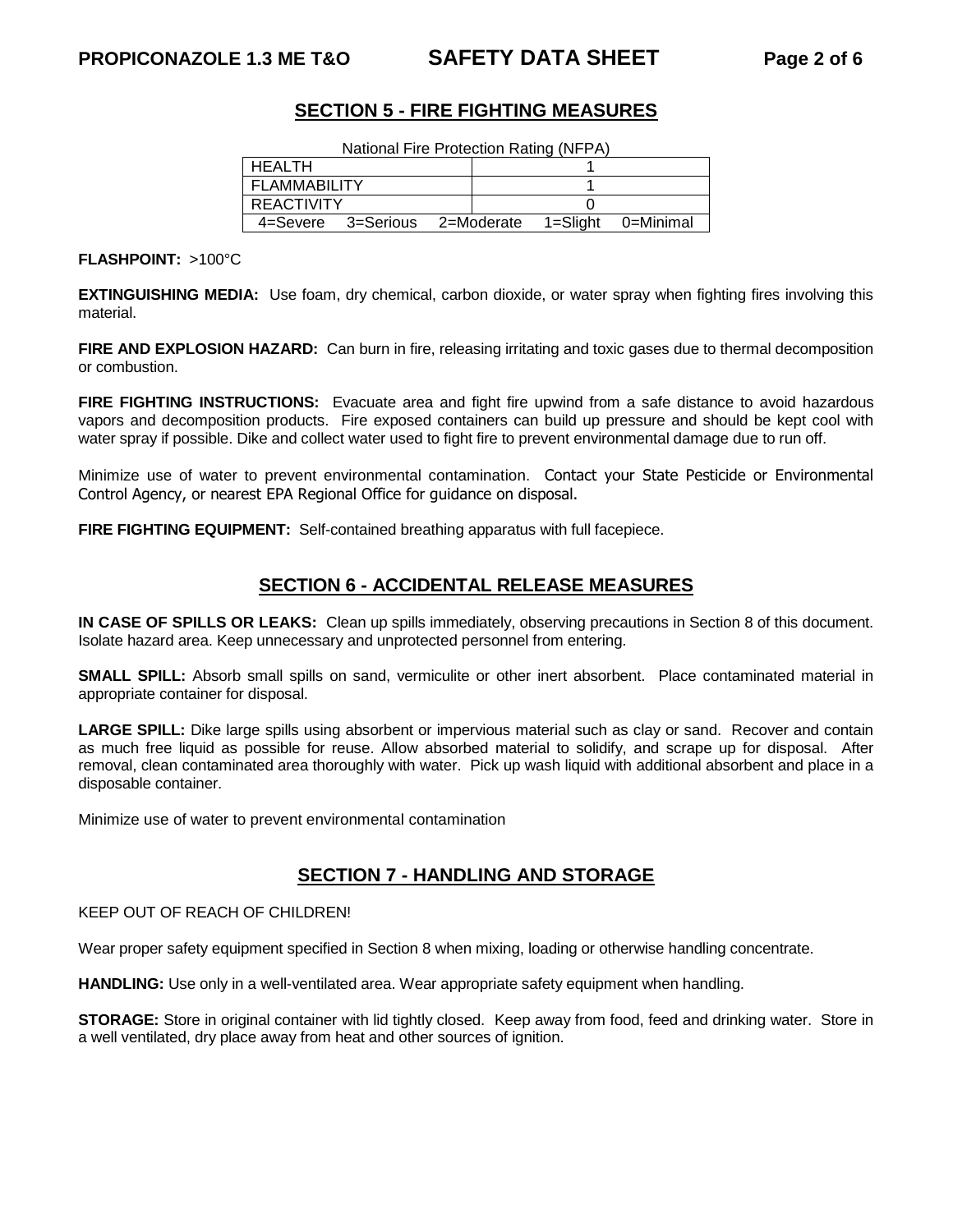## **SECTION 8 - EXPOSURE CONTROLS, PERSONAL PROTECTION**

#### **EXPOSURE LIMITS (8 hour TWA, ppm):**

| <b>COMPONENT</b> | วรหA<br>DEI | ACIGH TLV  |
|------------------|-------------|------------|
| Propiconazole    | Not listed  | Not listed |

**ENGINEERING CONTROLS:** Proper ventilation is required when handling or using this product to minimize exposure to airborne contaminants. Local mechanical exhaust ventilation may be required. Facilities storing or utilizing this material should be equipped with an eyewash facility and a safety shower.

### **PERSONAL PROTECTIVE EQUIPMENT:**

EYE PROTECTION - Safety glasses or goggles. CLOTHING - Long-sleeved shirt and long pants, Shoes plus socks. GLOVES – Chemical-resistant gloves

Discard clothing and other absorbent materials that have been drenched or heavily contaminated with this product's concentrate. Do not reuse them. Follow manufacturer's instructions for cleaning/maintaining PPE. If no such instructions for washables, use detergent and hot water. Keep and wash PPE separately from other laundry.

**USER SAFETY RECOMMENDATIONS:** Wash hands before eating, drinking, chewing gum, using tobacco or using the toilet. Remove clothing immediately if pesticide gets inside. Then wash thoroughly and put on clean clothing. Remove PPE immediately after handling this product. Wash outside of gloves before removing. As soon as possible wash thoroughly and change into clean clothing.

## **SECTION 9 - PHYSICAL AND CHEMICAL PROPERTIES**

| Appearance:                               | Yellow clear liquid                               |
|-------------------------------------------|---------------------------------------------------|
| Odor:                                     | Faint odor                                        |
| pH:                                       | $6.8 - 7.8$                                       |
| <b>Melting Point:</b>                     | Not applicable                                    |
| <b>Boiling Point:</b>                     | No data                                           |
| <b>Flash Point:</b>                       | $>100^{\circ}$ C                                  |
| <b>Evaporation Rate:</b>                  | No data                                           |
| <b>Flammability:</b>                      | No data                                           |
| <b>Flammability Limits:</b>               | No data                                           |
| Vapor Pressure:                           | 5.6 x 10 <sup>-2</sup> mPa (25°C) (Propiconazole) |
| <b>Vapor Density:</b>                     | Not applicable                                    |
| Density:                                  | $1.07 - 1.11$ g/ml (8.93 - 9.26 lb/gl)*           |
| Solubility:                               | Emulsifies                                        |
| <b>Partition Coefficient:</b>             | $log P = 3.72$ (pH 6.6, 25°C) (Propiconazole)     |
| <b>Auto-Ignition Temperature:</b>         | No data                                           |
| <b>Decomposition Temperature:</b> No data |                                                   |
| <b>Viscosity:</b>                         | 164.9 cSt (20°C), 60.2 cSt (40°C)                 |

\*Listed density is an approximate value and does not necessarily represent that of a specific batch.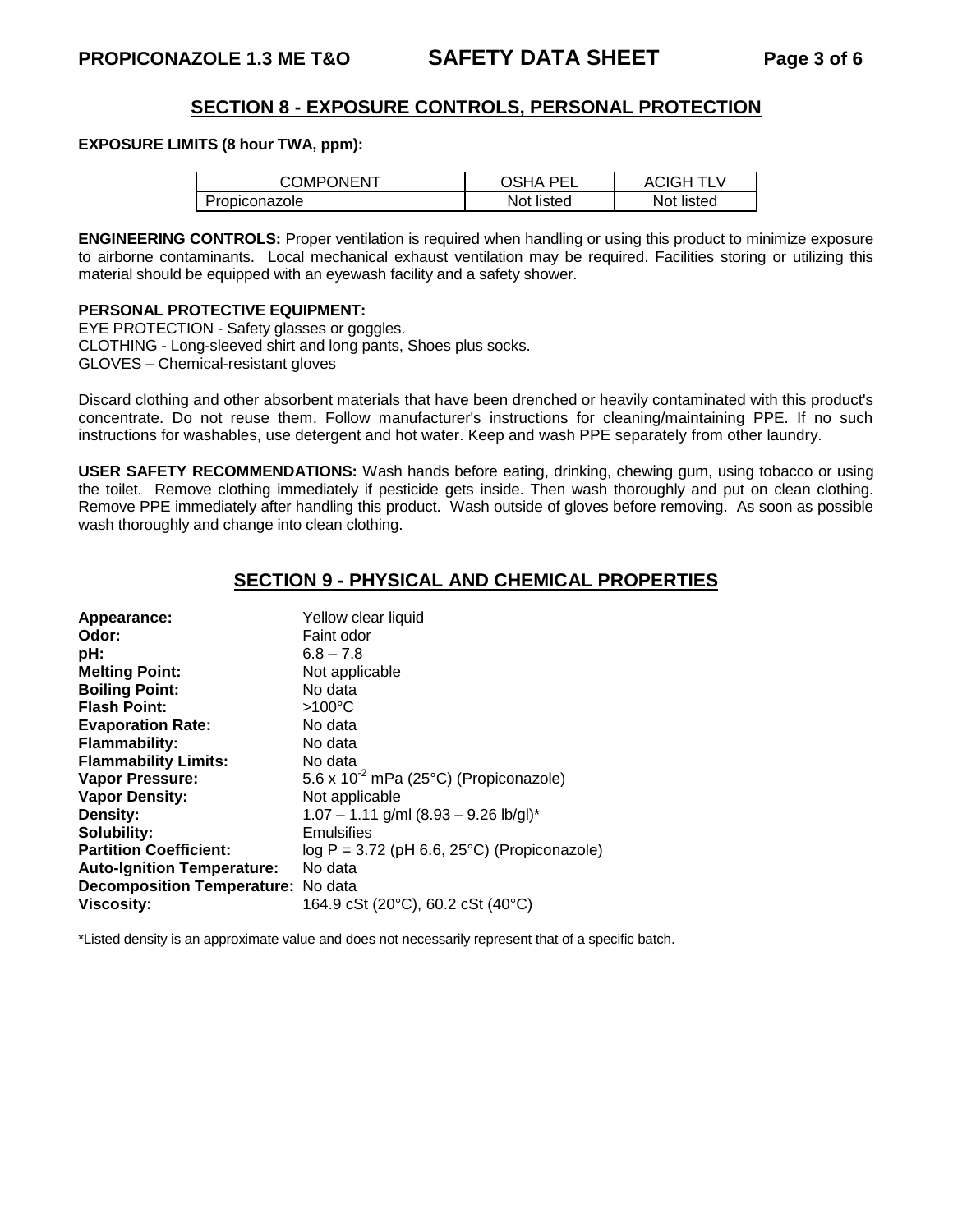# **SECTION 10 - STABILITY AND REACTIVITY**

**PRODUCT REACTIVITY:**

**CHEMICAL STABILITY:** Stable, however may decompose if heated.

**HAZARDOUS REACTION/POLYMERIZATION:** Product will not undergo polymerization.

**CONDITIONS TO AVOID:** Avoid temperatures above (125°F, 48°C)

**INCOMPATIBLE MATERIALS:** Acidic and oxidizing materials

**HAZARDOUS DECOMPOSITION PRODUCTS:** Hydrogen chloride, Oxides of nitrogen

## **SECTION 11 - TOXICOLOGICAL INFORMATION**

#### **ACUTE TOXICITY:**

Oral  $LD_{50}$  (rat) No data<br>Dermal LD<sub>50</sub> (rat) No data Dermal  $LD_{50}$  (rat) No data<br>Inhalation  $LC_{50}$  (rat) No data Inhalation  $LC_{50}$  (rat) Eye Irritation (rabbit) No data Skin Irritation (rabbit) No data Sensitization (guinea pig) No data

#### **CARCINOGEN STATUS:**

| OSHA | - Not listed |
|------|--------------|
| NTP  | - Not listed |
| IARC | - Not listed |

**TERATOGENICITY:** Effects only noted at maternally toxic doses.

**MUTAGENICITY:** Weight of evidence indicates that propiconazole is non-mutagenic

# **SECTION 12 - ECOLOGICAL INFORMATION**

**ENVIRONMENTAL SUMMARY:** This pesticide is toxic to fish and shrimp. Do not apply directly to water, to areas where surface water is present, or to intertidal areas below the mean high water mark. Do not contaminate water when cleaning equipment or disposing of equipment wash waters.

**FATE:** Propiconazole is moderately persistent with a soil half-life of 30-365 days depending on soil type and weather conditions. Propiconazole binds to soil and is immobile in most soil types.

| <b>FISH TOXICITY: (technical)</b><br>96 hour $LC_{50}$ , Rainbow trout -<br>96 hour $LC_{50}$ , Bluegill –                     | $0.8$ ppm<br>$1.3$ ppm         |
|--------------------------------------------------------------------------------------------------------------------------------|--------------------------------|
| <b>AVIAN TOXICITY: (technical)</b><br>Dietary LC <sub>50</sub> , Bobwhite quail -<br>Dietary LD <sub>50</sub> , Mallard duck - | $> 5,000$ ppm<br>$> 5,000$ ppm |
| <b>BEE TOXICITY: (technical)</b>                                                                                               | $> 25$ ug/bee                  |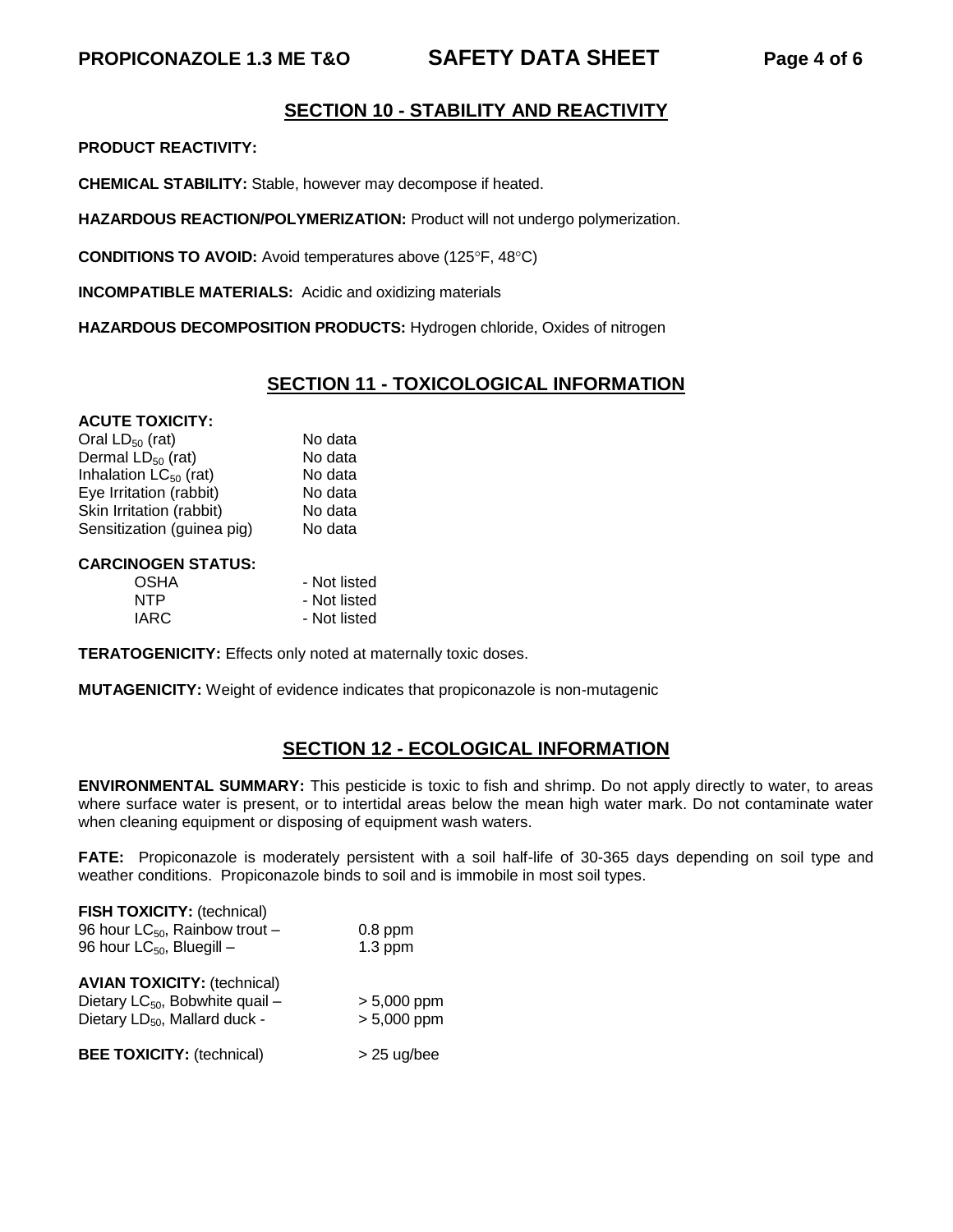### **PROPICONAZOLE 1.3 ME T&O SAFETY DATA SHEET Page 5 of 6**

## **SECTION 13 - DISPOSAL CONSIDERATIONS**

Do not contaminate water, food or feed by storage or disposal.

**PESTICIDE DISPOSAL:** Wastes resulting from the use of this product may be disposed of on site or at an approved waste disposal facility.

**CONTAINER DISPOSAL**: Non-refillable container. Do not reuse or refill this container. Offer for recycling if available. Triple rinse container (or equivalent) promptly after emptying.

Triple rinse as follows: Empty the remaining contents into application equipment or mix tank and drain for 10 seconds after the flow begins to drip. Fill the container ¼ full with water and recap. Shake for 10 seconds. Pour rinsates into application equipment or mix tank or store rinsates for later use and disposal. Drain for 10 seconds after the flow begins to drip. Repeat this procedure two more times. Then offer for recycling if available or puncture and dispose of in a sanitary landfill, or by incineration or if allowed by state and local authorities, by burning. If burned, stay out of smoke.

Refer to the product label for additional and complete Container Handling instructions

## **SECTION 14 - TRANSPORT INFORMATION**

#### **SHIPPING DESCRIPTION:**

**(Ground transport)** Not regulated by DOT

**(Marine transport)** UN3082, Environmentally Hazardous Substance, Liquid, N.O.S., 9, III, Marine Pollutant (propiconazole)

**TRANSPORT HAZARD CLASS:** N/A **UN NUMBER:** N/A<br> **DOT PACKING GROUP:** PG III **DOT PACKING GROUP:** 

## **SECTION 15 - REGULATORY INFORMATION**

#### **CERCLA REPORTABLE QUANTITY:** Not listed

**SARA TITLE III STATUS:** 311/312 Hazard Categories – Immediate, Fire

313 Toxic Chemicals – Propiconazole

#### **CALIFORNIA PROP 65:** Propiconazole not listed

**TSCA:** TSCA: THE TSCA: This product is exempted from TSCA because it is solely for FIFRA regulated use.